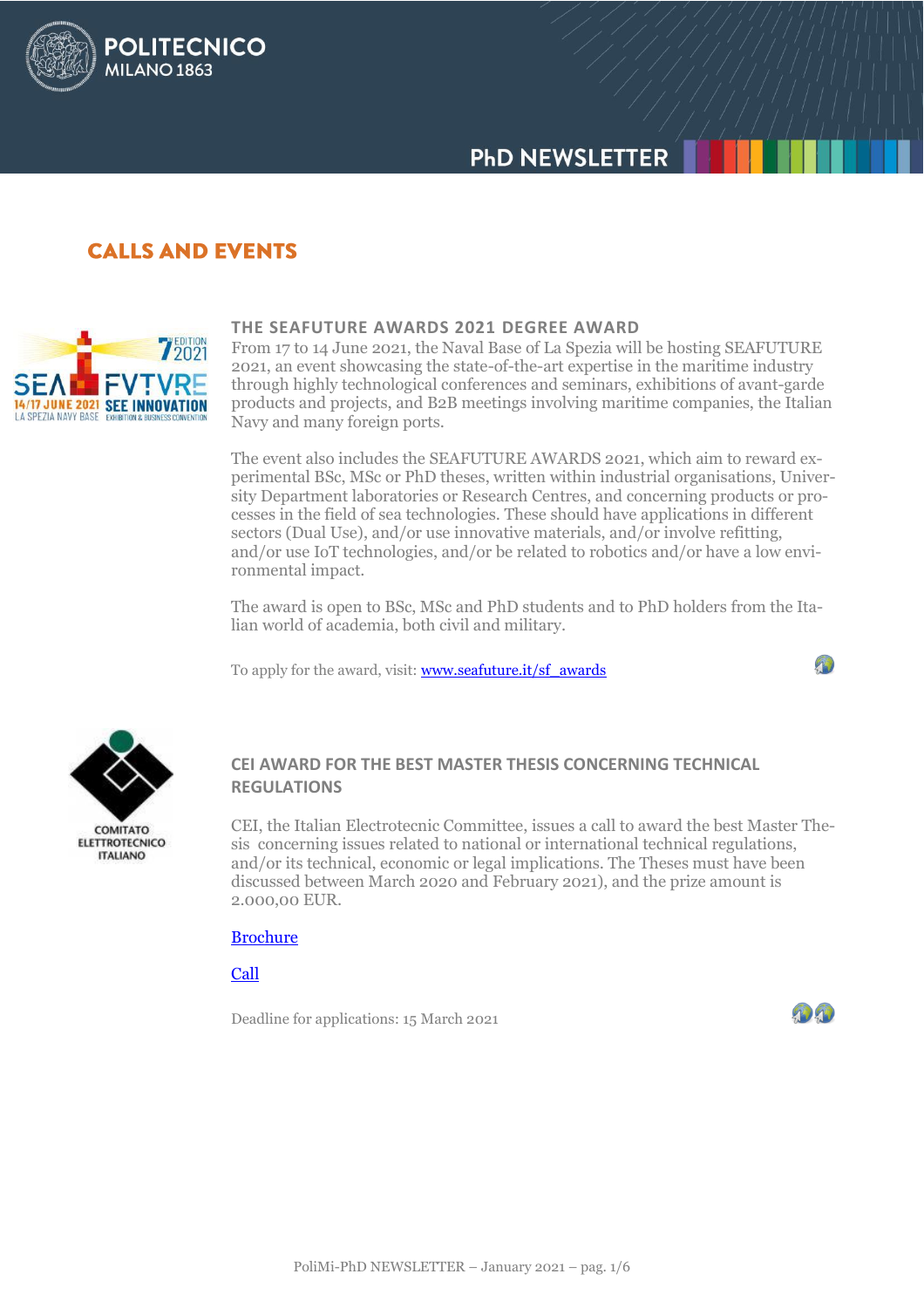## **SEMINARS AND WORKSHOPS**



#### **WEBINAR CYCLE ON EXPERIENCES, MODELS AND TOOLS FOR SUSTAINABLE DEVELOPMENT**

**Sustainable development** has always been one of the objectives of **Poliedra Consortium**, a consortium of **Polytechnic of Milan** working on sustainability in the environment, in the territory and in mobility.

For the above reason we have decided to present a webinar cycle on Experiences, Models and Tools for Sustainable Development (see [https://sdgs.un.org/goals\)](https://sdgs.un.org/goals), starting from our projects and competences in the Polytechnic-system.

The webinar format is fast and based on short participations, with a multi-voices debate across 5 on-line webinars.

Attached you will find the flyer of the entire cycle and the one related to the second webinar that is scheduled for next January 14th from 2,00 to 2,30 PM:

#### **[User centred design for mobility services](http://www.poliedra.polimi.it/webinar/)**

**Sharing mobility** can contribute to the realization of goal 11 (**[Sustainable Cities](https://sdgs.un.org/goals/goal11)  [and Communities](https://sdgs.un.org/goals/goal11)**), 7 ( **[Affordable and clean energy](https://sdgs.un.org/goals/goal7)**), 13 (**[Climate Action](https://www.un.org/sustainabledevelopment/climate-change/)**) of **2030 Agenda**, provided it becomes a truly alternative option to using and owning a private car.

It's therefore important that public administrations and mobility operators project more attractive services, accessible and integrated with the transportation system. Such projecting can be helped by a **user centred design**, putting users' needs at the centre of the development project. This second webinar presents **two innovative services of shared mobility**. The first, created within project **[I-SharE](http://www.poliedra.polimi.it/project/i-share-life/)  [LIFE](http://www.poliedra.polimi.it/project/i-share-life/)**, sees users active in co-projecting new models for a service of elertric car sharing in small-medium sized urban aeras in Lombardy. The second, within project **[CITY RESTARTS](https://www.amat-mi.it/it/progetti/city-restarts/)**, tests a taxi-sharing system in the city of Milan for people requiring a more available service, compared to traditional transportation system.

**Francesca Costa** (Poliedra – Politecnico di Milano), **Alessandro Giovannin**i (AMAT – Agenzia Mobilità Ambiente Territorio) e **Stefano Maffei** (Dipartimento di Design – Politecnico di Milano) through the above examples discuss the value of **user centred design** as a methodology to project innovative services. Partecipation is welcome and open to all.

To apply to the webinar and find further information please click on below link, then click again on your top left on the webinar link.

<http://www.poliedra.polimi.it/webinar/>

January 14th from 2,00 to 2,30 PM

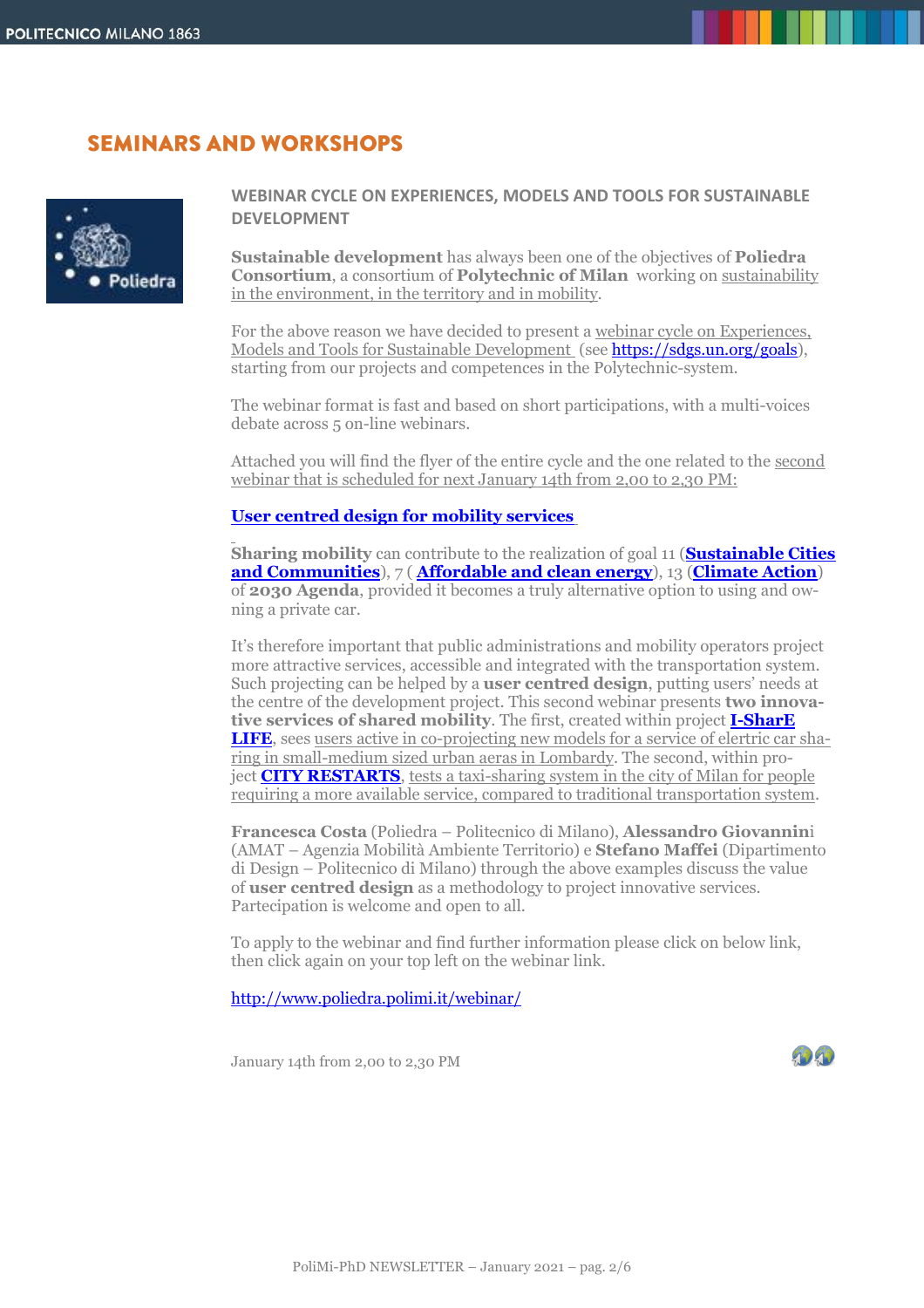# **STARTING COURSES - PHD SCHOOL**

## **COMPLEMENTARY DOCTORAL SKILLS**

**Prof. Biscari Paolo, Prof. De Angelis Enrico, Prof. Costa Fiammetta Carla Enrica, Prof. Tanelli Mara, Prof. Ferretti Valentina**

The "Complementary Doctoral Skills" course consists in four independent modules.

Part 1. Assessing cognitive biases and affective states through data analytics I

Part 2. Discriminations and new technologies: risks and opportunities

Part 3. Digital (Scientific) Literature, Bibliographies and Bibliometrics

Part 4. Behavioral insights for an uncertain world

From 15 th January to 31st March 2021

### **ETHICAL ASPECTS OF RESEARCH ON DUAL-USE TECHNOLOGIES Prof. Masarati Pierangelo**

Introduce ethical issues, with specific reference to research on dual-use products in aerospace engineering, and challenge the capability of students to identify potential ethical issues in their activity and address them.

From 7 th to 29th January 2021

#### **ETHICS IN RESEARCH**

#### **Prof. Aliverti Andrea, Prof. Hughes Jonathan**

The aim of the course is to make participants a) fully aware on how scientific and technological research have ethical implications; b) to identify ethical issues in specific research cases and procedures; c) to understand how the adherence to ethics standards is essential not only for respecting ethical values and fundamental rights, but also increase quality and likely impact of research.

From 25th to 29th January 2021

#### **EUROPEAN CULTURE**

#### **Prof. Chiodo Simona, Prof. Cardilli Lorenzo**

Providing PoliMi PhD students (especially if they are not European, but the course is open to any student) with the essential cornerstones of the European Culture through the tools of the Humanities (especially Literature and Philosophy, from both a historical and a theoretical perspective).

From 11<sup>th</sup> to 25<sup>th</sup> January 2021

#### **INTRODUCTION TO ACADEMIC RESEARCH Prof. Volonte' Paolo Gaetano**

This course aims at offering to Ph.D. students awareness of the social and institutional framework of doing research, with particular focus on research for planning, design and techno-scientific disciplines. It provides a comprehensive and reflexive introduction to academic research and academic life.

From 12th January to 3rd Feburary 2021

#### **PROFESSIONAL COMMUNICATION Prof. Di Blas Nicoletta**

The goal is to enhance students' communication skills in public speaking and written communication (special emphasis on project proposals and scientific papers writing). A quote by MIT communication instructors summarizes the goal: "engineers who don't write [=communicate] well end up working for engineers who do write well".

From 1st January to 15th February 2021

#### **RESEARCH SKILLS Prof. Sciuto Donatella**

The Goal of this programme is to offer a wide range of courses that may help PhD Students to build up their knowledge in research fields with regards to the following aspects: - communication - management - cross cutting knowledge - soft skills.

From 19th January to 30th June 2021





70







0



 $\bigcap_{i=1}^n$ 



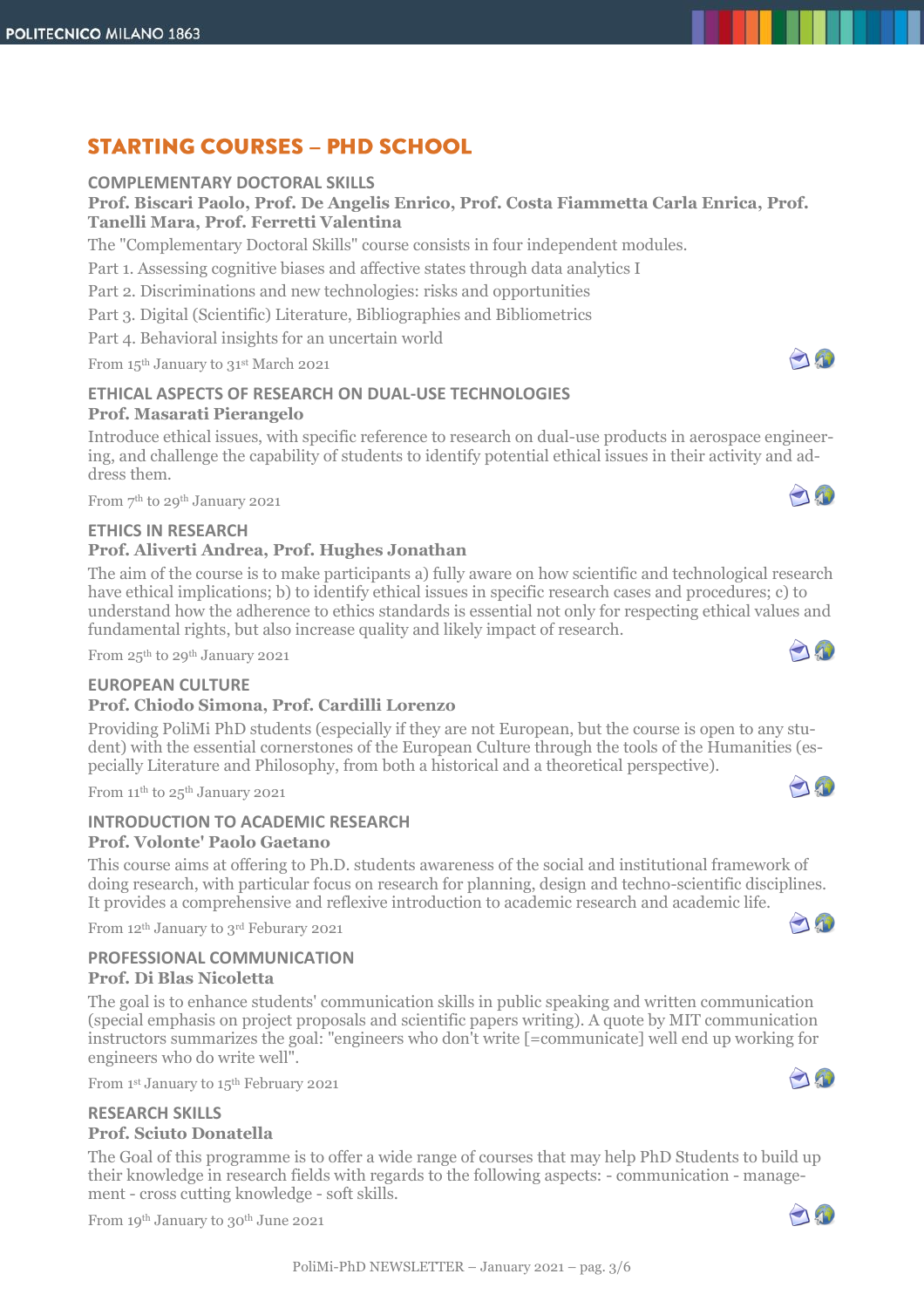#### **RESOURCE PLANNING AND MANAGEMENT WITHIN SUSTAINABLE DEVELOPMENT: A FOCUS ON THE WATER, ENERGY, FOOD AND CLIMATE NEXUS**

**Prof. Casagrandi Renato, Prof. Castelletti Andrea Francesco, Prof. Colombo Emanuela, Prof. Morello Eugenio, Prof. Rulli Maria Cristina**

The course mission is to provide a general overview of the various aspects of Sustainable Development and aims at equipping PhD candidates with enhanced understanding of the global challenges of development as far as the Water, Energy and Food management (the so called WEF Nexus) is concerned. Main goals include (1) to explore the rationale underpinning global resource management and the ensuing implications when managing the WEF Nexus in order to provide a broad context to enable PhD Candidates framing their research approach in compliance with the Sustainable Development paradigm; (2) to equipped the Ph.D candidates with an ensemble of (open and transparent) modelling tools that can be used to test the effectiveness of integrated solutions and the economic and environmental implication of the associated policies within a WEF Nexus approach.

From 25th to 30th January 2021

#### **SULLA RESPONSABILITÀ DELLA TECNICA Prof. Ossi Paolo Maria**

Like for previous AYs besides the frontal lectures three Thematic Seminars will be organized. The first will be an overview on the relation between technique and philosophy. It is expected to be delivered by Dr E. Montrosset (L'Eubage, AO, I). A case study is planned at the end of the course, involving two experts in the chosen theme. For AY 2020-21 aspects of human activity involvement in weather changes will be addressed. Each expert will conduct a specialized 3-hours Seminar.

From 7 th January to 17th February 2021

#### **SUSTAINABILITY METRICS, LIFE CYCLE ASSESSMENT AND ENVIRONMENTAL FOOTPRINT Prof. Dotelli Giovanni, Lavagna Monica, Melia' Paco Vasco Aldo, Rigamonti Lucia**

The objective of the course is to introduce to the use of environmental sustainability metrics as tools that measure the benefits achieved through a sustainability strategy, leading to informed environmental decisions. The course will explain in detail the LCA methodology, with examples and exercises.

From 25<sup>th</sup> January to 4<sup>th</sup> February 2021

## **STARTING COURSES - DOCTORAL PROGRAMMES**

## **PHD IN INFORMATION TECHNOLOGY**

## **ADVANCED TOPICS ON HETEROGENEOUS SYSTEM ARCHITECTURES**

#### **Prof. Antonio Miele**

The course introduces students to the concept of Heterogeneous System Architectures, an increasingly adopted architectural paradigm in the entire computing spectrum (from embedded and mobile systems to high performance computing) by discussing their overall architecture and main opportunities and challenges in resources' programmability and management.

Jan 11-29, 2021

### **HUMAN-COMPUTER INTERACTION FOR AI (HCI4AI)**

#### **Prof. Maristella Matera**

The course will focus on understanding the nuances of interactive AI-based systems and the potential problems they can pose to the users if naively designed. The emphasis will be on understanding how HCI methods and principles can help design AI systems, which implies considering who AI systems are built for and evaluating how well those systems are working.

Jan 25-Feb 4, 2021





AO



 $\mathbf{r}$ 

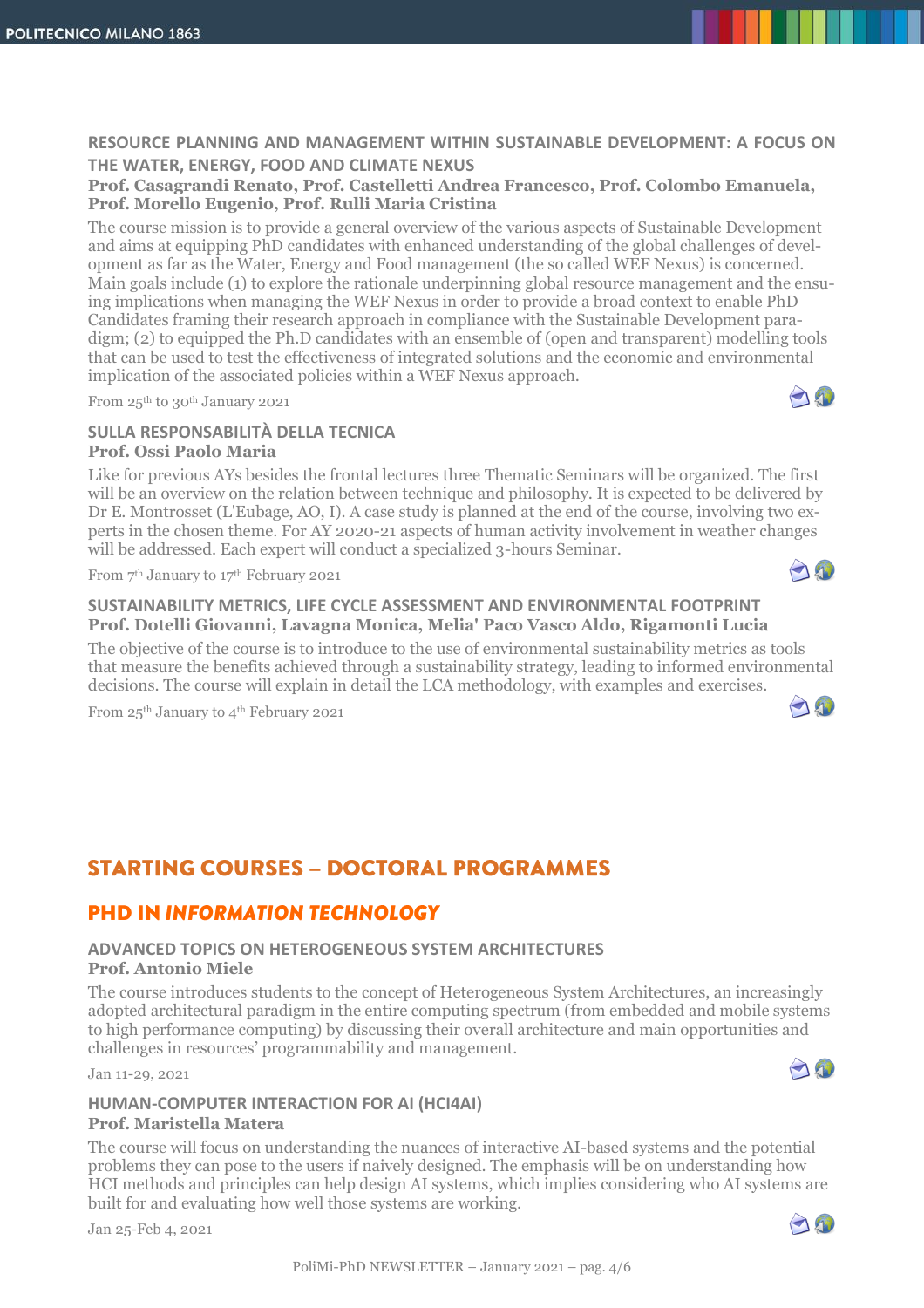### **HYBRID SYSTEMS Prof. Maria Prandini**

The aim of this course is to introduce the student to the area of hybrid systems, that is dynamical systems characterized by the interaction of different types of dynamics, both continuous and discrete. Students attending the course should be able to appreciate the diversity of phenomena that arise in hybrid systems, and understand how concepts that are classical in the theory of discrete systems, modelled by automata, can coexist with concepts that are classical in the theory of continuous systems, modelled by differential equations, in a unifying framework.

Jan 25-29, 2021

### **THE DIGITAL IMAGING PIPELINE: FROM PHOTONS TO MODERN CAMERAS Prof. Giacomo Langfelder**

The goal of the course is to introduce basic and advanced concepts of the so-called Digital Imaging Pipeline, including optics, electronics, and color science for digital imaging applications.

Digital imaging systems are currently employed in professional cameras (DSCs), consumer goods (smartphones, tablets...), automotive applications (front and rear cameras), biomedical applications (various imaging-based analysis) and further widespread applications are envisioned in the same fields or in other fields if performance are improved.

Jan 7-Feb 5, 2021

## **PHD IN MECHANICAL ENGINEERING**

#### **STATISTICS IN THE BIG DATA ERA**

**Prof. Tsiamyrtzis Panagiotis**

In this course we will view how big data affect the existing statistical methods, recognize the issues and propose tools that are capable to overcome the problems caused by the growth in the data size & dimension

From January 11th 2021

#### **STRUCTURAL DESIGN UNDER EXTREME LOADING CONDITIONS Prof. Manes Andrea**

This course aims at providing its participants with detailed references about the state-of-the-art and a methodological approach to the mechanical behavior of material and structures in case of exceptional loads and critical outcomes

From January 15<sup>th</sup> 2021

#### **MULTIBODY SYSTEM DYNAMICS Prof. Cheli Federico**

Present the foundations and the state of the art in research on multibody system dynamics in the frame of computational mechanics. Present applications of multibody system dynamics to various fields of engineering. Provide understanding of the complexity of the problem and capability to choose the right tools for a broad variety of multidisciplinary problems.

From January 18th 2021





 $\blacktriangleleft$ 

 $\bigodot$